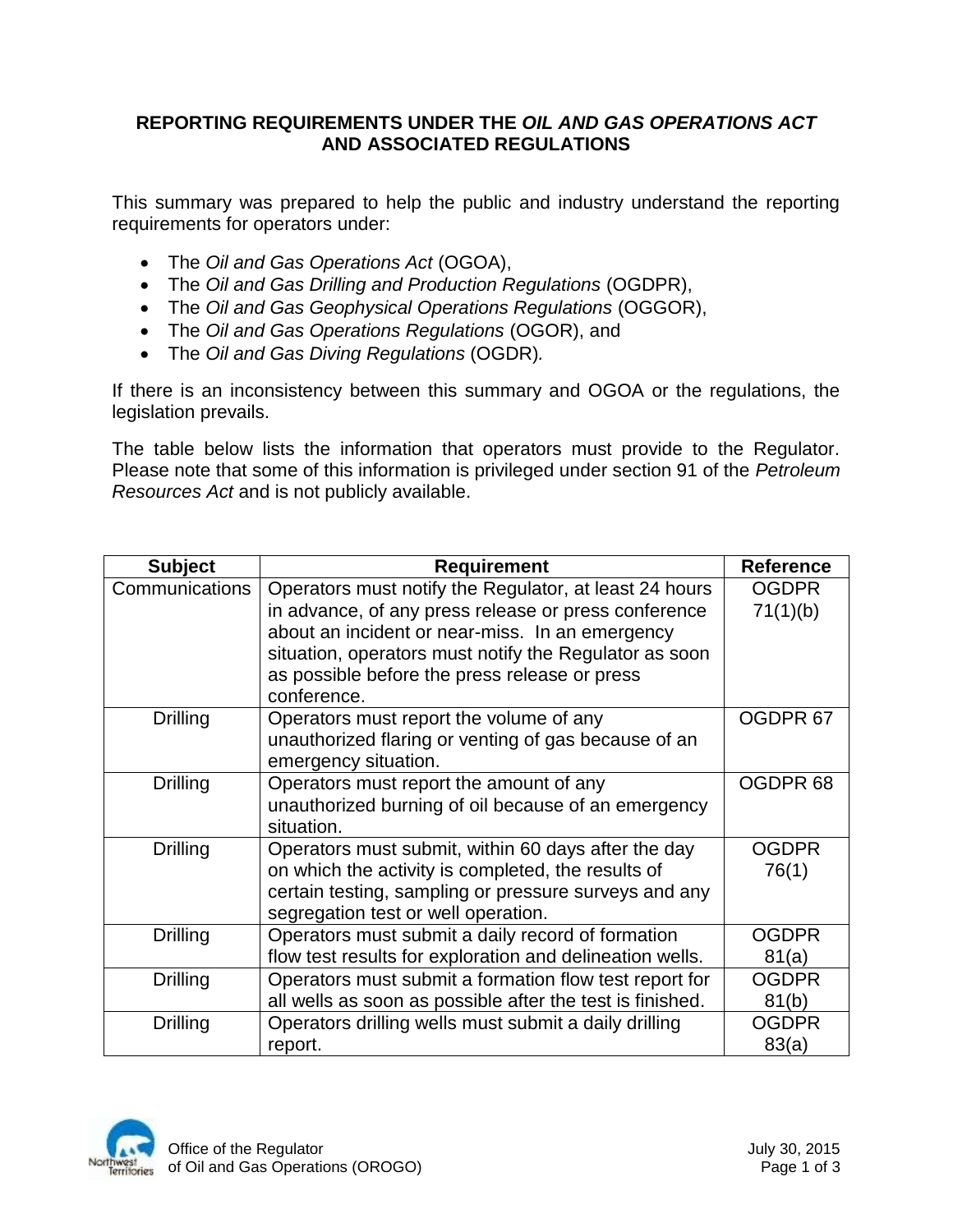| <b>Subject</b>       | <b>Requirement</b>                                                                                             | <b>Reference</b>  |
|----------------------|----------------------------------------------------------------------------------------------------------------|-------------------|
| <b>Drilling</b>      | Operators drilling wells must submit a daily geological                                                        | <b>OGDPR</b>      |
|                      | report, which includes any formation evaluation logs                                                           | 83(b)             |
|                      | and data.                                                                                                      |                   |
| <b>Drilling</b>      | Operators must submit a well history report for every                                                          | <b>OGDPR</b>      |
|                      | well drilled.                                                                                                  | 88(1)             |
| Environment          | Operators of production projects must submit, by                                                               | <b>OGDPR</b>      |
|                      | March 31 of each year, an annual environmental                                                                 | 86(1)             |
|                      | report summarizing environmental protection matters,                                                           |                   |
|                      | including any incidents, during the previous year and                                                          |                   |
|                      | describing efforts to reduce pollution and waste                                                               |                   |
|                      | materials and to plan for environmental contingencies.                                                         |                   |
| Environment          | Operators drilling exploration or delineation wells                                                            | <b>OGDPR</b>      |
|                      | must submit, within 90 days of the rig release date, an                                                        | 86(2)             |
|                      | environmental report for each well that summarizes                                                             |                   |
|                      | environmental protection matters, including a                                                                  |                   |
|                      | summary of spills, during the program and describing<br>efforts to reduce pollution and waste materials and to |                   |
|                      | plan for environmental contingencies.                                                                          |                   |
| Environment          | Spills of petroleum resulting from all oil and gas                                                             | <b>OGOA</b>       |
|                      | activities must be reported to the Chief Conservation                                                          | 62(2);            |
|                      | Officer as soon as possible.                                                                                   | OGOR <sub>5</sub> |
| <b>Pilot Schemes</b> | A pilot scheme is a project to test existing or                                                                | <b>OGDPR</b>      |
|                      | experimental technology in a limited part of a pool to                                                         | 82(2)             |
|                      | improve field development or production. Interim                                                               |                   |
|                      | evaluations of pilot schemes must be submitted to the                                                          |                   |
|                      | Regulator.                                                                                                     |                   |
| <b>Pilot Schemes</b> | Operators must submit a report on the pilot scheme                                                             | <b>OGDPR</b>      |
|                      | and its results when it is complete.                                                                           | 82(3)             |
| Production           | Operators of a production installation must submit a                                                           | <b>OGDPR</b>      |
|                      | daily production report, including information on the                                                          | 83(c)             |
|                      | wells, calibration and safety systems, as well as a                                                            |                   |
|                      | daily production record.                                                                                       |                   |
| Production           | Operators must submit, by the 15 <sup>th</sup> day of each                                                     | <b>OGDPR</b>      |
|                      | month, a monthly report summarizing the production                                                             | 84(1)             |
|                      | data for the previous month.                                                                                   |                   |
| Production           | Operators must submit, by March 31 of each year, an                                                            | OGDPR 85          |
|                      | annual report summarizing the production data for the                                                          |                   |
|                      | previous year and describing how the operator is<br>managing the resource without causing waste.               |                   |
| Safety               | Incidents and near-misses resulting from oil and gas                                                           | <b>OGDPR</b>      |
|                      | activities must be reported as soon as possible.                                                               | 75(1)(a)          |